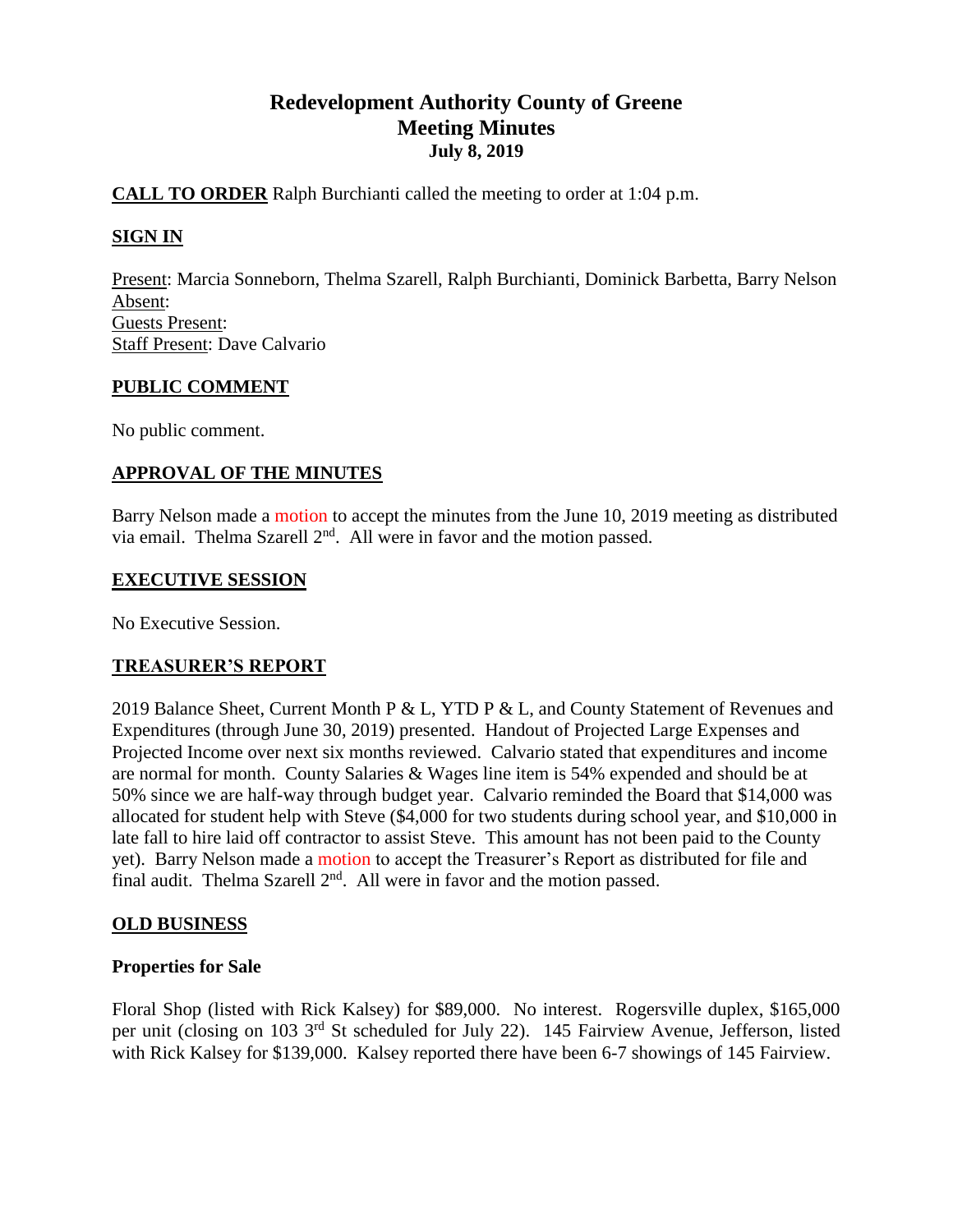#### **Nazer St. Remediation and Stabilization Update**

Greene County Habitat for Humanity \$75,000 PHARE Grant (original grant to Habitat was for \$150,000). Construction to build one home on E. Franklin St, Waynesburg is progressing. \$50,345.37 paid thus far to Habitat.

Additional \$75,000 from the original grant of \$150,000 was modified and reallocated to Clarksville (Pitt Gas). Request was approved by PHARE to address blight and rehabilitation in Pitt Gas.

#### **Howard Contracting Lawsuit**

No communication from Howard's attorney since early March. Colin Fitch said the Court will set a time to meditate matter with a body of three attorneys.

#### **Land Bank Law**

SB 667 Land Bank law. Benedum Foundation informed PA Housing Alliance grant application will not be funded to develop Land Bank and municipality training. Meeting with Jim Denova from Benedum Foundation will be July 9 for potential funding. Denova would rather funds stay in SW PA.

#### **363 Nazer St, Waynesburg**

Leasing to Greene County Human Services for one year at \$877.00 per month which includes electric, water, sewage, and gas. Human Services is sub-letting to a family. Calvario reported first month and security deposit have been received.

#### **NEW BUSINESS**

- 1. Calvario reported DCED NAP Tax Credit application was submitted on June 27. UPMC committed \$200,000 and First Federal committed \$50,000 if application is approved. Grant will be used to rehab four homes and demolish one in Crucible. Will partner with Threshold Housing.
- 2. Update on 214 2<sup>nd</sup> Avenue, Crucible. Home purchased at October 2018 Judicial Sale. Occupied by Gladys Perry and five other individuals. Perry never stopped by Legal Aide to sign final paperwork. Salisbury and Calvario assessed the home and it must be demolished. Infested with bugs and strong odors. John Glendenning will demolish.
- 3. List of properties purchased at June 12, 2019 Judicial Sale distributed.
- 4. Application and Blueprints report for Ira and Elizabeth Rogers distributed. They are interested in 63-64 C St, Clarksville (Teagarden Homes). Selling price of home is \$75,000. After discussion, Barry Nelson made a motion to: sign a 24-month Land Installment Purchase Contract with Ira and Elizabeth, \$2,000 down payment now to initiate Land Contract, monthly payment of \$675.00 (principal, 5% interest, taxes, insurance, and \$75.00 towards down payment to get to \$3,750 down payment total). Marcia Sonneborn 2<sup>nd</sup>. All were in favor and the motion passed.
- 5. Discussed most recent lease offer received from EQT. After discussion, Marcia Sonneborn made a motion to counter EQT's offer and ask for \$5,000 land bonus per acre and 18% royalty, and anything lower than this would be brought back to Board for discussion. Barry Nelson  $2<sup>nd</sup>$ . All were in favor and the motion passed.
- 6. Meeting with Benedum Foundation on July 9 in Washington to discuss possible grant application to address: creating a Land Bank, municipal code training for municipalities, and